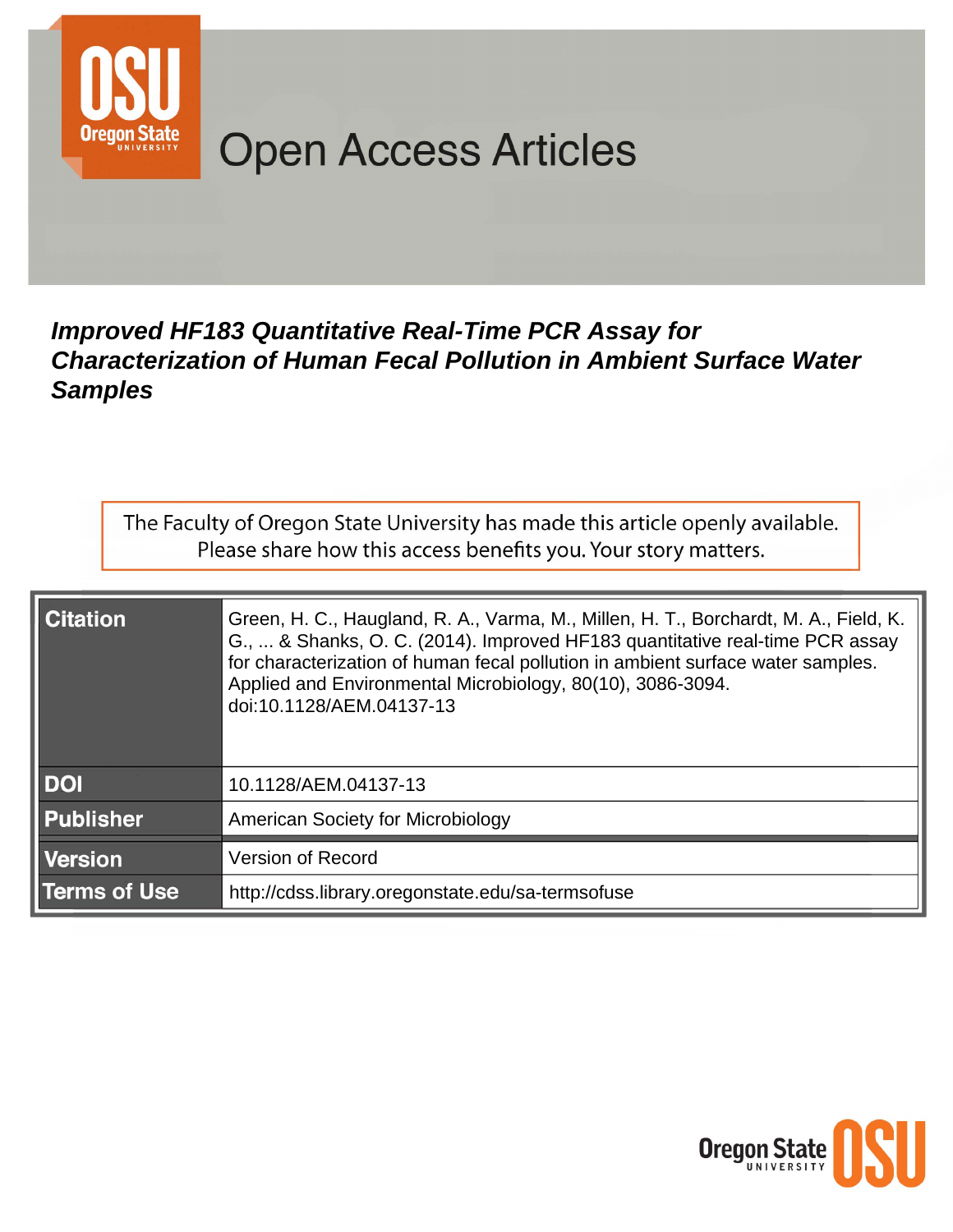

# **Improved HF183 Quantitative Real-Time PCR Assay for Characterization of Human Fecal Pollution in Ambient Surface Water Samples**

# Hyatt C. Green,<sup>a</sup> Richard A. Haugland,<sup>b</sup> Manju Varma,<sup>b</sup> Hana T. Millen,<sup>c</sup> Mark A. Borchardt,<sup>d</sup> Katharine G. Field,<sup>e</sup> William A. Walters,<sup>f</sup> **R. Knight,g,h Mano Sivaganesan,<sup>a</sup> Catherine A. Kelty,<sup>a</sup> Orin C. Shanks<sup>a</sup>**

U.S. Environmental Protection Agency, Office of Research and Development, National Risk Management and Research Laboratory, Cincinnati, Ohio, USA<sup>a</sup>; U.S. Environmental Protection Agency, Office of Research and Development, National Exposure Research Laboratory, Cincinnati, Ohio, USA<sup>b</sup>; U.S. Geological Survey, Wisconsin Water Science Center, Marshfield, Wisconsin, USA<sup>c</sup>; U.S. Department of Agriculture, Agricultural Research Service, Marshfield, Wisconsin, USA<sup>d</sup>; Department of Microbiology, Oregon State University, Corvallis, Oregon, USA<sup>e</sup>; Department of Molecular, Cellular, and Developmental Biology, University of Colorado at Boulder, Boulder, Colorado, USA<sup>f</sup>; Howard Hughes Medical Institute, Boulder, Colorado, USA<sup>9</sup>; Department of Chemistry and Biochemistry, University of Colorado at Boulder, Boulder, Boulder, Colorado, USA<sup>h</sup>

**Quantitative real-time PCR (qPCR) assays that target the human-associated HF183 bacterial cluster within members of the genus** *Bacteroides* **are among the most widely used methods for the characterization of human fecal pollution in ambient surface waters. In this study, we show that a current TaqMan HF183 qPCR assay (HF183/BFDrev) routinely forms nonspecific amplification products and introduce a modified TaqMan assay (HF183/BacR287) that alleviates this problem. The performance of each qPCR assay was compared in head-to-head experiments investigating limits of detection, analytical precision, predicted hybridization to 16S rRNA gene sequences from a reference database, and relative marker concentrations in fecal and sewage samples. The performance of the modified HF183/BacR287 assay is equal to or improves upon that of the original HF183/BFDrev assay. In addition, a qPCR chemistry designed to combat amplification inhibition and a multiplexed internal amplification control are included. In light of the expanding use of PCR-based methods that rely on the detection of extremely low concentrations of DNA template, such as qPCR and digital PCR, the new TaqMan HF183/BacR287 assay should provide more accurate estimations of human-derived fecal contaminants in ambient surface waters.**

**Numerous host-associated indicators are used to identify human fecal pollution in ambient surface waters, with many** relying on molecular methods such as quantitative real-time PCR (qPCR). The most widely used methods target the HF183 16S rRNA gene cluster of members of the genus *Bacteroides* initially identified in human fecal samples collected from the United States Pacific Northwest [\(1\)](#page-7-0) and targeted by PCR to distinguish humanassociated contamination [\(2\)](#page-7-1). Over the past decade, researchers have developed [\(2](#page-7-1)-[9\)](#page-8-1) and implemented [\(10](#page-8-2)-[15\)](#page-8-4) many PCR-based methods targeting the HF183 cluster worldwide.

In most HF183 PCR applications, the forward primer targets the *Bacteroides* HF183 cluster, reported to include *Bacteroides dorei* [\(3\)](#page-7-2). The reverse primer typically hybridizes to a wider diversity of *Bacteroidales* so as not to further restrict the range of targeted bacteria. Researchers have employed this strategy for endpoint PCR applications [\(2\)](#page-7-1), as well as a variety of quantitative real-time PCR chemistries, such as the SYBR green [\(8,](#page-8-0) [16\)](#page-8-5) and TaqMan [\(4,](#page-8-6) [5,](#page-8-7) [9,](#page-8-1) [17\)](#page-8-8) chemistries.

In recent performance evaluation studies, PCR-based methods targeting the HF183 cluster, in particular, the TaqMan HF183/ BFDrev assay [\(3\)](#page-7-2), consistently outperformed other tested approaches in terms of specificity and sensitivity [\(18](#page-8-9)[–](#page-8-10)[21\)](#page-8-11). TaqMan chemistry utilizes an internal oligonucleotide probe, greatly reducing the chance of false-positive results due to the accumulation of unintended amplification by-products (e.g., primer dimerization [PD] molecules). The TaqMan HF183/BFDrev qPCR assay was recently tested in a five-laboratory repeatability study and shown to be highly reproducible across laboratories when key components of the protocol were standardized [\(22\)](#page-8-12). However, the current lack of a formal standardized method protocol for any HF183 method poses a large obstacle for integration into water management frameworks. In response, the United States Environmental Protection Agency (U.S. EPA) is conducting studies to further optimize the HF183 TaqMan qPCR assay in hopes of creating a new formal U.S. EPA standardized method for use in both marine water and freshwater.

In the optimization experiments presented herein, we found that the TaqMan HF183/BFDrev assay forms nonspecific amplification products with human fecal DNA composite dilutions, especially at low DNA target template concentrations. Elimination of spurious nonspecific amplification products was achieved by the development of a modified TaqMan multiplex qPCR assay (HF183/BacR287) and resulted in improved accuracy and limits of detection.

In addition to modifying the assay to eliminate amplification by-products, we incorporate new strategies and reagents to monitor amplification inhibition. Amplification inhibition can be widespread in environmental samples [\(23\)](#page-8-13). However, the amplification inhibition reported during the qPCR enumeration of *Enterococcus*spp. in marine water samples was reduced by 91% when using reagents specifically tailored for the analysis of samples con-

Received 13 December 2013 Accepted 4 March 2014 Published ahead of print 7 March 2014 Editor: F. E. Löffler Address correspondence to Orin C. Shanks, shanks.orin@epa.gov. Copyright © 2014, American Society for Microbiology. All Rights Reserved. [doi:10.1128/AEM.04137-13](http://dx.doi.org/10.1128/AEM.04137-13)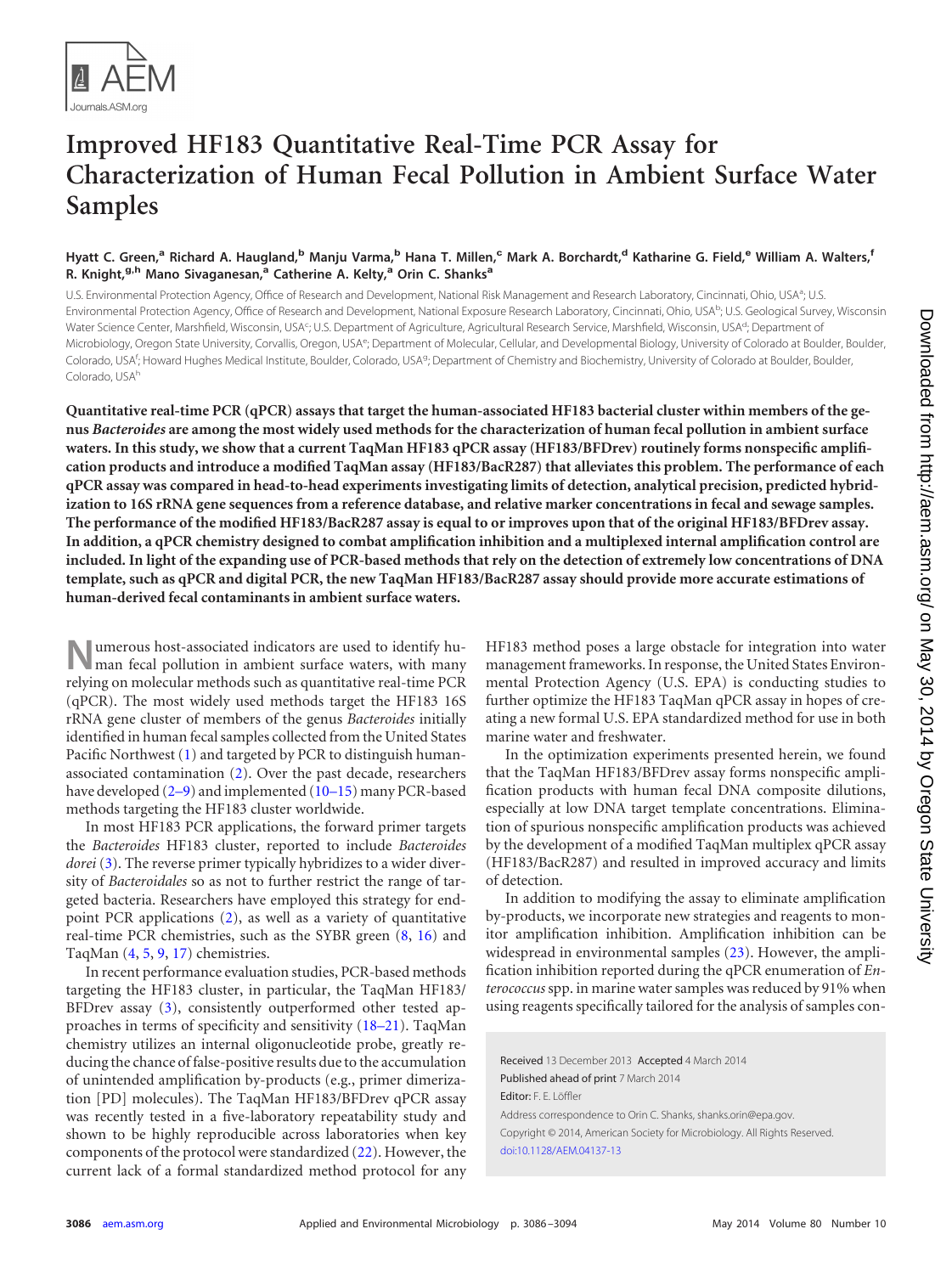<span id="page-2-0"></span>

| TABLE 1 Primers, probes, and plasmid target constructs |  |  |  |
|--------------------------------------------------------|--|--|--|
|                                                        |  |  |  |

| Oligonucleotide   | Sequence $(5' \rightarrow 3')$                                          | Reference  |
|-------------------|-------------------------------------------------------------------------|------------|
| HF183             | <b>ATCATGAGTTCACATGTCCG</b>                                             |            |
| <b>BFDRev</b>     | CGTAGGAGTTTGGACCGTGT                                                    | 3          |
| <b>BFDFam</b>     | FAM-CTGAGAGGAAGGTCCCCCACATTGGA-TAMRA <sup>a</sup>                       |            |
| BacR287           | CTTCCTCTCAGAACCCCTATCC                                                  | This study |
| BacP234MGB        | FAM-CTAATGGAACGCATCCC-MGB                                               | This study |
| BacP234IAC        | VIC-AACACGCCGTTGCTACA-MGB                                               | This study |
| Standard          | ATCATGAGTTCACATGTCCGCATGATTAAAGGTATTTTCCGGTAGACGATGGGGATGCGTTCCATTAGCTC | This study |
|                   | GAGATAGTAGGCGGGGTAACGGCCCACCTAGTCAACGATGGATAGGGGTTCTGAGAGGAAGGTCCCC     |            |
|                   | CACATTGGAACTGAGACACGGTCCAAACTCCTACG                                     |            |
| HF183/BFDrev IAC  | TCATGAGTTCACATGTCCGGGATAATTATTAAAGAATTTCGGTTGTCGATGGGGATGCGTTCCATTAGGCA | This study |
|                   | GTTGGCGGGGTAACGGCCCACTCGAGCTACGATGGATAGGGGTTCCTGCCGTCTCGTGCTCCTCACC     |            |
|                   | ACATTGGAACTGAGACACGGTCCAAACTCCTACG                                      |            |
| HF183/BacR287 IAC | ATCATGAGTTCACATGTCCGCATGATTAAAGGTATTTTCCGGTAGACGATGTGTAGCAACGGCGTGTTAT  | This study |
|                   | AGTAGGCGGGGTAACGGCCCACCTAGTCAACGATGGATAGGGGTTCTGAGAGGAAG                |            |

*<sup>a</sup>* TAMRA, 6-carboxytetramethylrhodamine.

taining high levels of inhibitors [\(24\)](#page-8-14). In addition, the widely accepted Minimum Information for Publication of Quantitative Real-Time PCR Experiments (MIQE) guidelines state that to authenticate results, it is essential that an amplification control be utilized with each test sample reaction [\(25\)](#page-8-15). We therefore optimized the new assay for use with reagents specifically developed to combat amplification inhibitors commonly associated with environmental samples and utilized a custom internal amplification control (IAC) designed to identify the presence of partial or complete inhibition in each test sample. Finally, we compared the performance of the modified TaqMan HF183/BacR287 assay to that of the current, top-performing TaqMan HF183/BFDrev assay via head-to-head experiments designed to measure limits of detection, analytical precision, and relative host distributions using reference fecal and sewage samples.

#### **MATERIALS AND METHODS**

**Reference sample collections.** Fecal samples  $(n = 129)$  from individual animals were collected as previously described [\(19\)](#page-8-16). Animal reference fecal samples represented nine different species, including *Homo sapiens*  $(\text{human}, n = 6), \text{Felis catus} (\text{cat}, n = 14), \text{Gallus gallons} (\text{chicken}, n = 15),$ *Odocoileus virginianus* (white-tail deer, *n* - 8), *Canis familiaris* (dog, *n* - 37), *Bos taurus* (unprocessed grain-fed cattle,  $n = 12$ ), *Bos taurus* (grassfed cattle,  $n = 10$ ), *Sus scrofa* (pig,  $n = 9$ ), *Meleagris* spp. (turkey,  $n = 8$ ), and *Antilocapra americana* (pronghorn,  $n = 10$ ). Additional chicken and dog samples were tested, as these animal sources are commonly reported to elicit false-positive results by HF183-based methods [\(19,](#page-8-16) [20\)](#page-8-10). Wastewater treatment plant (WWTP) primary influent sewage samples from 58 different geographic locations across the United States ( $n = 54$ ) and New Zealand  $(n = 4)$  were collected and filtered as previously described  $(26)$ . Briefly, 500 ml influent was collected, stored on ice, and shipped to Cincinnati, OH. Twenty-five milliliters of each influent sample was filtered through a 0.2-m-pore-size Supor-200 filter (Pall Co., Port Washington, NY) and stored in a 1.7-ml microcentrifuge tube at  $-80^{\circ}$ C until the time of analysis. WWTP samples were from areas representing human population sizes ranging from 3,000 to  $1.2 \times 10^6$  individuals, on the basis of the reported estimates of the population served (data not shown).

**DNA extractions.**All DNA extractions of filtered sewage samples were performed with a DNA-EZ kit (GeneRite, North Brunswick, NJ) according to the manufacturer's instructions, as previously described [\(26\)](#page-8-17). Prior to DNA extraction of fecal samples, approximately 1 g (wet weight) of fecal material was mixed with GITC buffer (5 M guanidine isothiocyanate, 100 mM EDTA [pH 8.0], 0.5% Sarkosyl) and vortexed until it was homogenized to create a fecal slurry. Eight hundred microliters of each fecal

instrument (MP Biomedicals, LLC Solon, OH). Subsequent processing of these samples was performed in the same manner described for sewage samples. Extraction blanks were performed by adding 800 µl moleculargrade water to respective bead mill microcentrifuge tubes instead of fecal slurry and were included in each extraction preparation to monitor potential extraneous DNA contamination. Total DNA extraction yields were measured using a Quant-iT PicoGreen double-stranded DNA assay kit (Life Technologies, Carlsbad, CA) on a SpectraMax Paradigm multimode microplate detection platform (Molecular Devices, Sunnyvale, CA) according to the manufacturers' instructions. DNA extractions yielding less than 300 ng total DNA were discarded. Individual fecal DNA extracts were combined into composites for each animal source and population to estimate the concentration of HF183 genetic markers. Samples from a particular animal group were used to generate composites; an identical mass of total DNA from each extract was mixed to allow equivalent representation of each individual (0.5 ng  $\mu$ l<sup>-1</sup> individual<sup>-1</sup>). Sewage DNA extracts were also prepared at a fixed amount (0.4 ng total DNA per reaction mixture) to standardize measurements. All individual DNA extracts and composites were stored at  $-20^{\circ}$ C in GeneMate Slick low-adhesion microcentrifuge tubes (ISC BioExpress, Kaysville, UT) until the time of analysis (3 months of storage time).

slurry was bead homogenized at 4.0 m/s for 30 s using a MP FastPrep-24

**Oligonucleotides and plasmid DNA standards.** Primers, probes, and plasmid DNA constructs are reported in [Table 1,](#page-2-0) and an alignment of HF183 assay oligonucleotides with a *B. dorei* reference sequence is provided in [Fig. 1.](#page-3-0) The multiplex HF183/BFDrev and simplex Sketa22 qPCR methods are reported elsewhere [\(3\)](#page-7-2). A new reverse primer (BacR287) and probes (BacP234MGB and BacP234IAC) were designed to develop the multiplex HF183/BacR287 qPCR assay. The BacR287 primer and BacP234MGB probe were identified on the basis of an alignment of *Bacteroidetes* 16S rRNA gene sequences with 100% similarity to the HF183 primer identified with the TestPrime (version 1.0) application [\(27\)](#page-8-18) using the RefNR SILVA small subunit (SSU) rRNA gene database (release 115) [\(27,](#page-8-18) [28\)](#page-8-19). Regions of similarity were identified by visual inspection with adjustment to optimal lengths and TaqMan chemistry with Primer Express (version 3.0) software (Life Technologies). The priming efficiency for BacR287 was estimated for each presumptive *Bacteroides* 16S rRNA gene target with the Oligo (version 6.71) program (Molecular Biology Insights, Cascade, CO) as previously described [\(3\)](#page-7-2). The BacP234IAC probe sequence was generated via a rearrangement of the BacP234MGB probe sequence that continued to meet Primer Express (version 3.0) guidelines. A single plasmid DNA construct was developed to function as a reference standard for generation of both the HF183/BFDrev and HF183/BacR287 qPCR assay calibration curves (Integrated DNA Technologies, Coralville, IA). The same DNA construct was used for both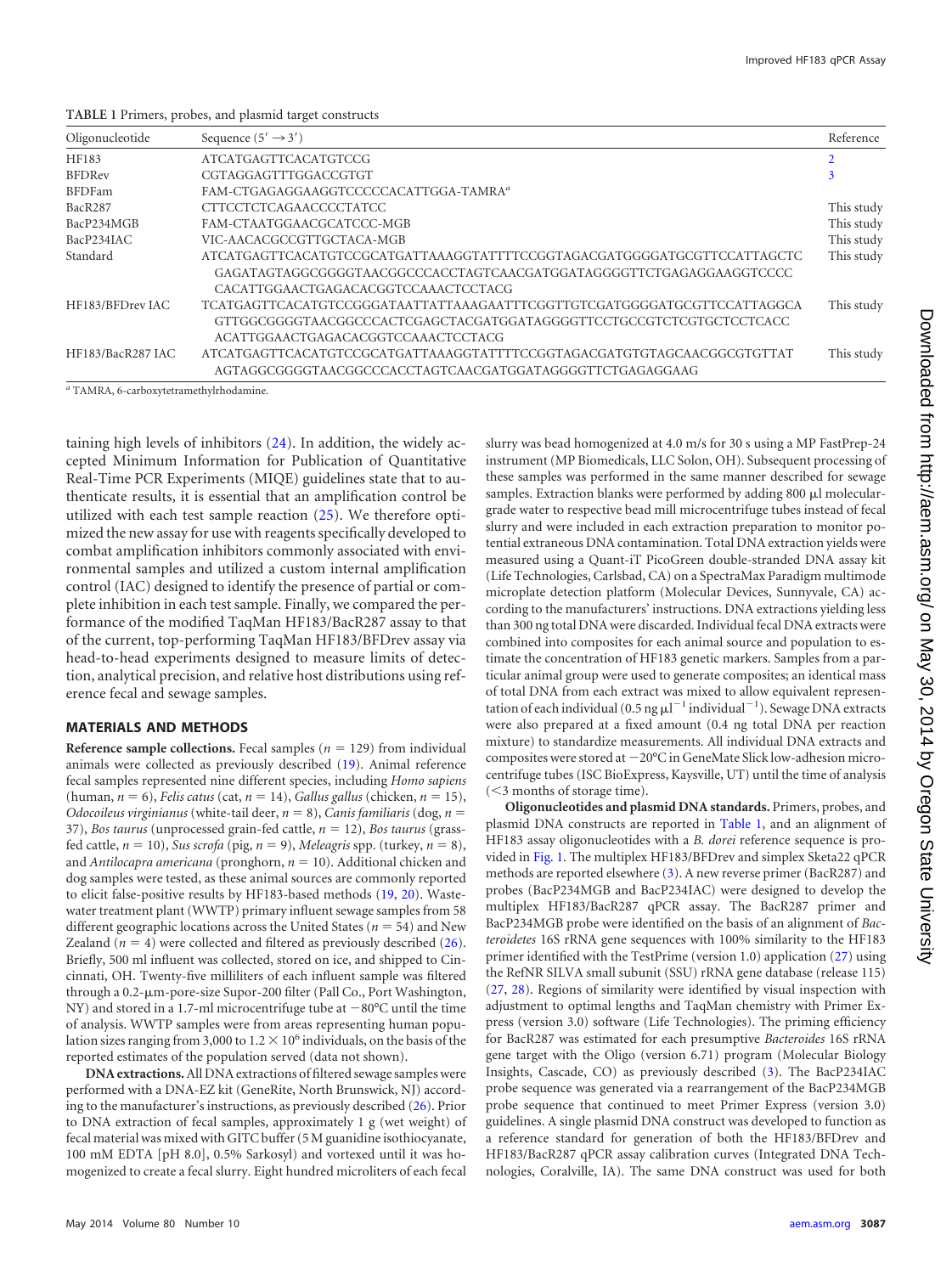

<span id="page-3-0"></span>**FIG 1** Sites of HF183/BFDrev and HF183/BacR287 oligonucleotide binding to a partial *B. dorei* 16S rRNA gene sequence (GenBank accession number [AB242142;](http://www.ncbi.nlm.nih.gov/nuccore?term=AB242142) bases 179 to 346). The oligonucleotide with the rightward-pointing arrow indicates the HF183 forward primer. The oligonucleotides with the leftward-pointing arrows represent reverse primers (BFDRev and BacR287). Probe binding sites are indicated by bars (BFDFam and BacP234).

HF183 qPCR assays to eliminate variability between methods arising from different reference DNA standard preparations and storage conditions. Competitive IAC constructs with sequences identical to those used for the respective reference DNA standards were generated for each HF183 qPCR assay, except that the probe hybridization region was replaced by the IAC probe sequence (Integrated DNA Technologies).

**Oligonucleotide annealing predictions.** Primer sequences were used to query the SILVA RefNR SSU rRNA gene database (release 115) [\(27\)](#page-8-18) by using the Primer Prospector program [\(29\)](#page-8-20) and allowing zero, one, or two mismatches per oligonucleotide (no mismatches were allowed in the last 4 bp of the 3' end). Predicted amplicon libraries were generated from matching sequences by trimming flanking regions outside the primer annealing regions. Primer Prospector was then used a second time to query the amplicon libraries for internal matches to each probe sequence, and zero mismatches were allowed. Sequence, alignment, and Pintail program qualities [\(30\)](#page-8-21), as well as assigned taxonomies for sequences matching all primers and the probe for each assay, were obtained using the SILVA search tool. Sequences with Pintail qualities of less than 75% were assumed to be chimeric and removed from further analysis. Sequence and alignment qualities were greater than 90% for all sequences in the analysis.

**TaqMan and SYBR green qPCR amplification.** All qPCR amplifications and assays used the TaqMan chemistry unless it is explicitly stated that SYBR green chemistry was used. Both TaqMan and SYBR green amplifications were performed in a StepOne Plus real-time sequence detector (Life Technologies). The HF183/BFDrev assay was performed as a multiplex reaction, and the Sketa22 qPCR assay was run in simplex format (sewage and ambient water samples only) for use as a sample processing control (SPC), as previously described [\(3\)](#page-7-2), except that TaqMan environmental master mix (version 2.0) was substituted for TaqMan fast mix PCR master mix (Life Technologies). For the HF183/BacR287 qPCR assay, the multiplex reaction mixtures contained  $1\times$  TaqMan environmental master mix (version 2.0), 0.2 mg/ml bovine serum albumin (Sigma-Aldrich Corp., St. Louis, MO), 1 µM each primer, 80 nM 6-carboxyfluorescein (FAM)-labeled probe, and 80 nM VIC-labeled probe. Multiplex reaction mixtures for both HF183 qPCR assays contained 10 to  $1 \times 10^5$  copies of the IAC template combined with either 1  $\times$  10  $^{-2}$  to 1 ng total DNA from sewage,  $1 \times 10^{-2}$  to 5 ng total DNA from fecal samples, or 10 to  $1 \times 10^{5}$ target gene copies of reference plasmid DNA in a total reaction volume of  $25$   $\mu$ l. The SYBR green reactions were performed in the same manner as the TaqMan reactions, except that the probe was excluded to prevent fluorescence interference with SYBR green dye and  $0.1 \times$  SYBR green I dye (Life Technologies) was added to each reaction mixture. Fresh SYBR green dye was prepared daily. All reactions were performed in triplicate or more times in MicroAmp optical 96-well reaction plates with MicroAmp 96-well optical adhesive film (Life Technologies). Data were initially viewed with Sequence Detector software (version 2.3), and quantification cycle  $(C_a)$  values (0.03 threshold for all assays) were exported to Microsoft Excel.

**Characterization of PD.** To characterize potential HF183/BFDrev and HF183/BacR287 PD or other spurious amplification products, SYBR green qPCR assays were performed with reaction mixtures containing  $1 \times$ 

 $10^{-2}$  to 1 ng total DNA template from the human fecal DNA composite. Melt curve analysis of these reaction mixtures with a resolution of 0.3°C was used after thermal cycling to identify the melting temperature and intensity of spurious PCR products generated due to a lack of specificity and/or PD. Amplification plateau height fluorescence data (TaqMan reagents only) and maximum melt peak height data (SYBR green) were documented for the respective amplification conditions. Human fecal DNA composite dilution amplification products not containing SYBR green were visualized by electrophoresis with 2.0% GeneMate LE quickdissolve agarose gels (ISC BioExpress) in  $1 \times$  lithium borate buffer, and the results were recorded with a Kodak Gel Logic 100 digital imaging system (Carestream Health, Inc., Rochester, NY).

**Optimization of multiplex qPCR for monitoring amplification interference.** Four multiplex calibration curves were generated for each HF183 assay to characterize the IAC range of quantification (ROQ) at five different IAC spike levels  $(10, 10^2, 10^3, 10^4,$  and  $10^5$  copies per reaction mixture). The IAC ROQ was defined as the range of plasmid reference DNA standard concentrations where there was less than a  $+1$   $C<sub>a</sub>$  shift from the IAC mean  $C_q$  value at 10 copies ( $n = 12$ ). Simple linear regression was used to assess the influence that IAC spike levels had on the reference DNA standard calibration curve ROQ (range of plasmid DNA standard concentrations where the calibration model was linear), amplification efficiency {*E*; equal to  $[10^{(-1/\text{slope}})] - 1$ }, slope, and *y*-intercept values.

**Monitoring for extraneous DNA and amplification interference.** To monitor for false-positive results due to potential contaminants, no-template and extraction blanks were included, in which laboratory-grade water was substituted for test samples for each instrument run and sample batch. Substances inhibitory to qPCR amplification can persist after DNA purification. Therefore, a fixed amount of IAC plasmid constructs was spiked into each qPCR mixture ( $10^2$  or  $10^3$  copies per reaction mixture) to evaluate the suitability of the isolated DNA for amplification. If amplification interference was present, confirmation of inhibition was achieved by comparison to a competition threshold. The competition threshold is the *Cq* value where the upper bound of the IAC ROQ intersects the respective multiplexed master calibration curve [\(31\)](#page-8-22). Thus, evidence of inhibition occurred when the IAC  $C_a$  for a given test sample failed the interference criterion and the respective HF183 FAM test sample  $C<sub>a</sub>$  did not exceed the competition threshold.

**Calculations and statistics.** Master calibration curves and test sample concentration estimates were determined using a Monte Carlo Markov chain approach [\(32\)](#page-8-23). Bayesian calculations were performed using the publicly available software WinBUGS (version 1.4.1). Linearity ( $R^2$ ), amplification efficiency (*E*), ROQ, precision (percent coefficient of variation [CV] of *Cq* values across all reference DNA standard concentrations), and the smallest amount of the  $log_{10}$  number of copies of the reference DNA standard per reaction mixture where at least 95% of replicates were detected  $(LOD_{95})$  were calculated from six independently generated calibration curves. Analysis of covariance (ANCOVA) and simple linear regression were used to compare data both within and between HF183/BFDrev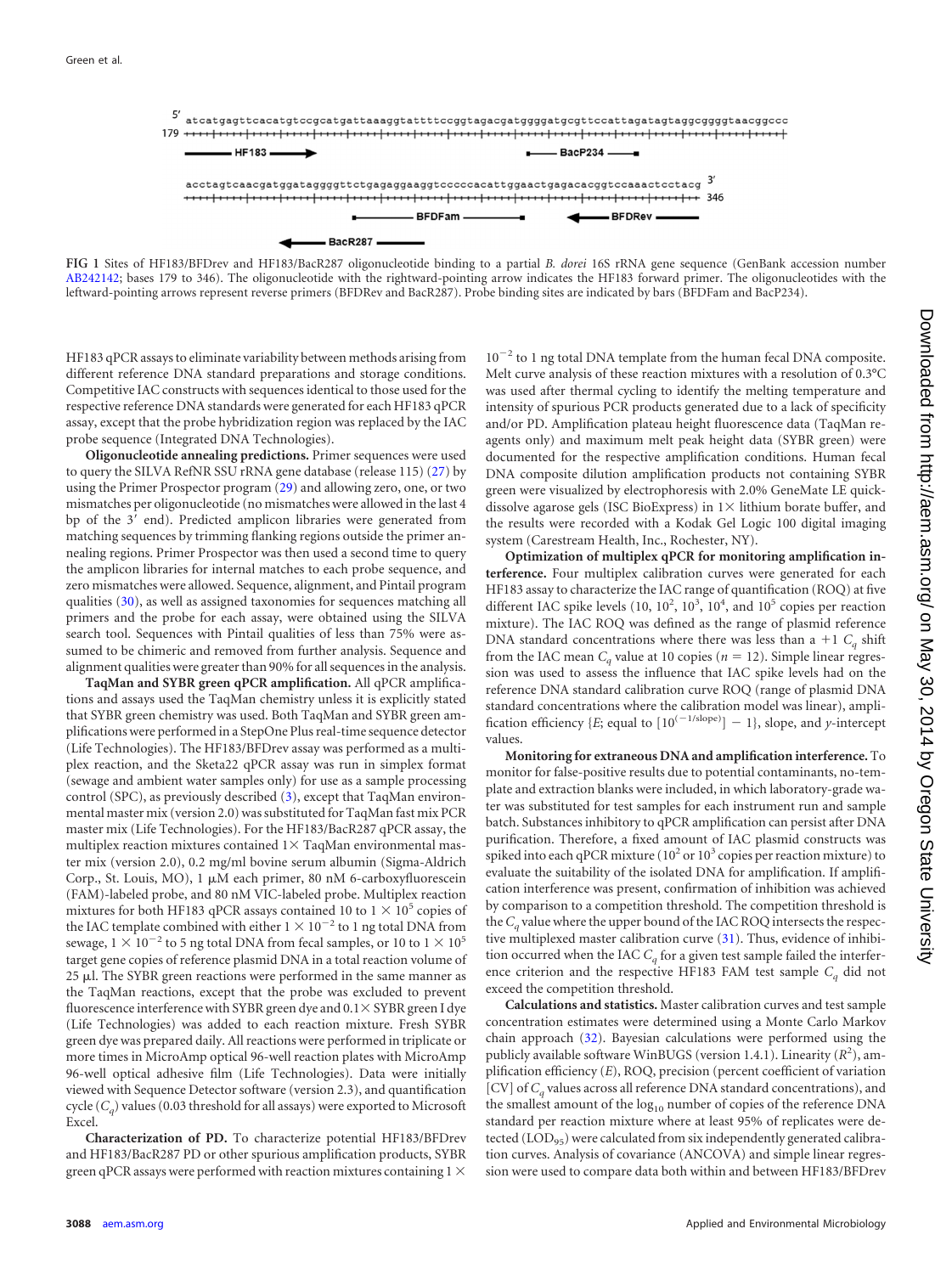

<span id="page-4-0"></span>**FIG 2** Gel electrophoresis of TaqMan qPCR products showing PD products present in HF183/BFDrev products (A) and absent in HF183/BacR287 amplification products (B). Lanes 1 to 11, amplicons generated from 5 to  $1 \times 10^5$  ng per reaction mixture of human composite DNA template; lanes 12, no-template control (the DNA target product was visible due to amplification of the IAC spike); lanes L, molecular size ladder. The lowest band on the molecular ladder indicates 50 bp.

and HF183/BacR287 assays. All reported statistical analyses were performed with SAS software (version 9.2; SAS Institute Inc., Cary, NC).

### **RESULTS**

**Extraneous DNA controls.** Quality assurance controls indicated the absence of contaminant HF183 markers in 100% of all amplifications ( $n = 464$  reactions).

**PD comparisons.** Characterization of amplification products indicated clear differences between the multiplex HF183/BFDrev and HF183/BacR287 assays: HF183/BFDrev amplifications consistently generated a primer dimerization (PD) product ( $\sim$  50 bp), and HF183/BacR287 did not [\(Fig. 2\)](#page-4-0). The amplification plateau height increased as human DNA template was added with the HF183/BFDRev assay but not with the HF183/BacR287 assay

[\(Fig. 3A\)](#page-4-1). A similar trend was observed in the SYBR green experiment: maximum melt peak heights increased as a function of the initial human DNA template concentration with HF183/BFDRev but not with HF183/BacR287 [\(Fig. 3B\)](#page-4-1). In addition, the HF183/ BFDrev reactions yielded a second, PD amplification product; primer dimer maximum peak heights appeared to be inversely proportional to the amount of DNA template in the reaction mixture and to target peak values [\(Fig. 3B\)](#page-4-1).

**Comparison of calibration model performance.** Master calibration curve equations, associated performance metrics, and competition threshold values are reported in [Table 2.](#page-5-0) HF183 assays indicated  $R^2$  values of  $\geq$  0.995,  $\overline{E}$  values of  $\geq$  0.993, and ROQ values spanning 1 to 5  $log_{10}$  copies of the reference DNA standard (the entire range tested in this study).  $\text{LOD}_{95}$  was 10-fold lower for the HF183/BacR287 assay. ANCOVA indicated a significant difference in the *y*-intercept values ( $P < 0.0001$ ) but no difference in slopes  $(P = 0.1042)$  between the two HF183 TaqMan assays. Precision averaged a 1.0% lower CV in HF183/BacR287 than HF183/ BFDrev (data not shown).

**Comparison of serial dilutions of two common human fecal pollution sources.** To evaluate the ability of each HF183 assay to detect low concentrations of human fecal pollution sources, parallel experiments were conducted with serial dilutions of the composite human fecal DNA extracts and sewage DNA extracts [\(Table](#page-5-1) [3\)](#page-5-1). Linearity  $(R^2)$  and  $\text{LOD}_{95}$  values were very similar between assays with human fecal DNA but clearly different with sewage template DNA. Values from a 100-copy IAC spike for each HF183 assay indicated the absence of inhibition in all fecal composite DNA extracts.

**Performance of custom IAC multiplex qPCR.** Calibration models and associated performance metrics for HF183 assays multiplexed with different IAC spike concentrations are reported in [Table 4.](#page-6-0) In both assays,  $R^2$  values were  $\geq$ 0.987. However, *E* values ranged from 1.03 to 0.71 for HF183/BFDrev and 0.99 to



<span id="page-4-1"></span>**FIG 3** Reduction of amplification performance at low DNA template concentrations due to the formation of spurious PD products in HF183/BFDrev products but not in HF183/BacR287 products. (A) Reduction of the amplification plateau height for the HF183/BFDrev TaqMan assay but not for the HF183/BacR287 TaqMan assay as the concentration of DNA template decreases. (B) SYBR green maximum peak heights at different human fecal DNA composite template concentrations indicating the formation of low-melting-temperature products at low template concentrations with HF183/BFDrev but not HF183/BacR287. Error bars represent 2 standard deviations from the mean  $(n = 4)$ . Amplification curves that did not fit a 7-parameter sigmoidal model with an  $R^2$  value of ≥0.999, which was typically the result of no or poor amplification, were omitted from the analysis. rxn, reaction mixture; -1st Deriv., negative first derivative.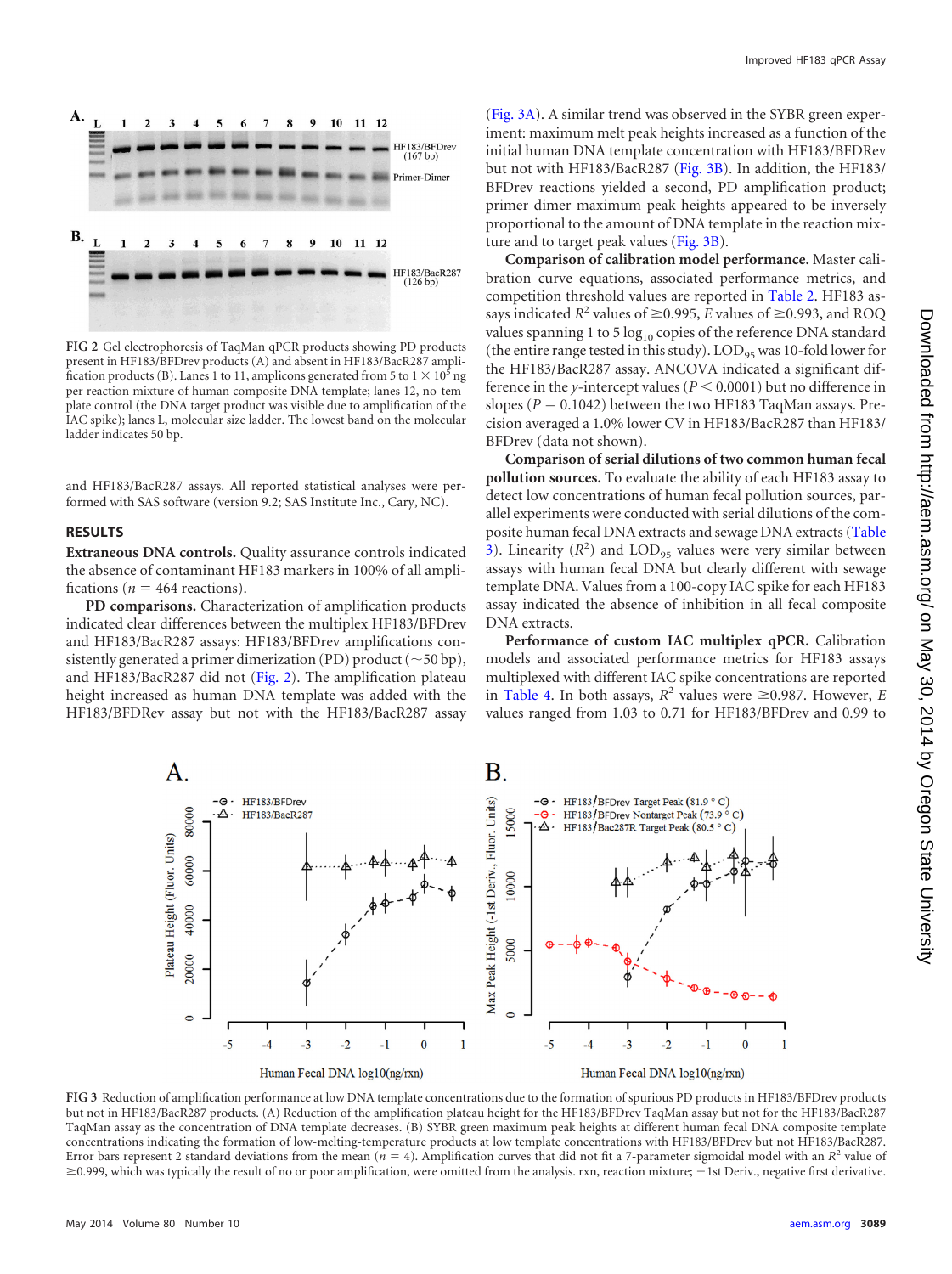<span id="page-5-0"></span>**TABLE 2** Calibration model performance parameters*<sup>a</sup>*

|               |          |                 |       |       |            | CV(%)     |            | $\text{LOD}_{95}$ |  |
|---------------|----------|-----------------|-------|-------|------------|-----------|------------|-------------------|--|
| Assay         | Slope    | $\nu$ intercept | $R^2$ |       | <b>ROO</b> | 10 copies | 100 copies | (no. of copies)   |  |
| HF183/BFDrev  | $-3.279$ | 36.07           | 0.995 | 1.018 | to 5       | 3.56      | 2.59       | 100               |  |
| HF183/BacR287 | $-3.338$ | 36.74           | 0.996 | 0.993 | to 5       | 2.45      | 1.19       | 10                |  |
|               |          |                 |       |       |            |           |            |                   |  |

 ${}^a$  *R*<sup>2</sup>, coefficient of determination; *E*, amplification efficiency, calculated as  $[10^{(-1/\text{slope})}]$  – 1; ROQ, range of quantification, based on the  $\log_{10}$  number of copies per reaction mixture; CV, coefficient of variation (results for 10 copies and 100 copies of the plasmid standard calculated from 34 to 36 replicate test reactions are shown); LOD<sub>95</sub>, log<sub>10</sub> number of copies of the target per reaction mixture that is detected in at least 95% of replicates ( $n = 36$ ).

0.86 for HF183/BacR287. ANCOVA comparing 10,  $10^2$ , and  $10^3$ IAC spike levels per reaction mixture by assay ( $n = 87$ ) indicated that both slope and *y*-intercept values significantly shifted for HF183/BFDrev  $(P < 0.003)$  but did not change for HF183/  $Back287 (P > 0.0884).$ 

**Primer and probe hybridization predictions.** *In silico* prediction of the hybridization of HF183 primers and probes to all 16S rRNA reference gene sequences available in the SILVA RefNR database (release 115) [\(27\)](#page-8-18) is provided in [Table 5.](#page-6-1) Minor differences in the targeted diversity between the assays were predicted. Regardless of the mismatch allowances tested, the HF183/BacR287 oligonucleotides were predicted to hybridize to a slightly larger number of *Bacteroidetes*, *Bacteroides*, and uncultivated *Bacteroides* sequences than the HF183/BFDrev oligonucleotides. Sequences predicted to amplify under any condition were originally obtained from human sources, except for four sequences obtained from mouse cecal contents (GenBank accession numbers [GQ491336,](http://www.ncbi.nlm.nih.gov/nuccore?term=GQ491336) [GQ492074,](http://www.ncbi.nlm.nih.gov/nuccore?term=GQ492074) [GQ493896,](http://www.ncbi.nlm.nih.gov/nuccore?term=GQ493896) and [GQ493974\)](http://www.ncbi.nlm.nih.gov/nuccore?term=GQ493974), which were predicted targets of both assays under all tested mismatch conditions. Sixtyfour sequences (28.8%) were removed from the data set due to Pintail scores of  $\leq$ 75% (data not shown) [\(30\)](#page-8-21).

**Distribution of genetic targets in target and nontarget pollution sources.** The abundance of HF183 genetic markers in human and nontarget fecal sources is reported in [Table 6.](#page-6-2) Despite differences in PD formation and predicted hybridization targets, the abundance of HF183 genetic markers in human and nonhuman fecal composites was almost identical between assays. Low marker concentrations were observed in one chicken and turkey population, both of which originated from the same agricultural facility. *Cq* values from a 100-copy IAC spike for each HF183 assay indicated the absence of inhibition in all fecal composite DNA extracts (data not shown).

Fifty-eight untreated sewage samples were used to estimate the distribution of HF183 genetic markers in human populations. Both assays detected genetic markers in all sewage samples (data not shown). Simple linear regression of the estimated  $log_{10}$  number of copies per reaction mixture for each assay suggested a high degree of correlation ( $R^2 = 0.91$ ), even though 89.3% of the sewage samples yielded higher genetic marker concentration estimates for the HF183/BacR287 assay. A two-way analysis of variance comparison of sewage data indicated a significant difference  $(P < 0.001)$  between TaqMan HF183 assay genetic marker concentration estimates, even though the average difference was minimal  $(\sim 0.5 \text{ } C_a)$ .

**Differential amplification interference trends in reference sewage samples.** A distinct trend emerged during the comparison of IAC spike *Cq* values from untreated sewage DNA extracts. For both HF183 assays, a  $10^3$  IAC spike was used to monitor for amplification interference in sewage DNA extracts ( $n = 58$ ). A 10<sup>3</sup> IAC spike was suitable on the basis of comparisons of IAC ROQ values [\(Table 4\)](#page-6-0) and no significant difference in calibration curve slope and *y*-intercept parameters ( $P \ge 0.132$ ). The amplification interference and competition thresholds for HF183/BacR287 were 28.5 *C<sub>a</sub>s* and 22.7 *C<sub>a</sub>s*, respectively. Evaluation of HF183/ BacR287 data indicated the absence of amplification interference in all sewage DNA extracts. However, 30 samples (51.7%) exhibited inhibition when tested with the HF183/BFDrev assay (interference threshold = 28.7  $C_q$ s; competition threshold = 23.4  $C_q$ s).

# **DISCUSSION**

**Influence of PD on HF183 assay performance.** Characterization of potential spurious PCR products generated by the HF183/ BFDrev and HF183/BacR287 assays illustrates the effects that PD can have on TaqMan chemistry qPCR assay performance. PD can occur when a short region of complementary bases is shared between oligonucleotides in the same amplification reaction, resulting in the accumulation of a second product that can compete for limited reaction reagents. Our data suggest that the generation of PD molecules and HF183/BFDrev target amplicons is interrelated and dependent on initial target template concentrations. PD formation was most prevalent when initial target template concentrations were low ( $-5$  to  $-3$  log<sub>10</sub> ng/reaction mixture of human fecal DNA) and then gradually decreased as initial template quantities increased. This trend suggests that the availability of primers and perhaps other regents influences PD formation in the absence of high initial DNA template concentrations ( $>$  - 1 log<sub>10</sub> ng/reaction mixture of human fecal DNA) where reagents are readily available for PD formation, but as initial template concentrations

<span id="page-5-1"></span>**TABLE 3** Comparison of results obtained with serial dilutions of two human fecal pollution sources*<sup>a</sup>*

| DNA target type | Assay         | Slope    | $\nu$ intercept | $R^2$ |       | $\text{LOD}_{95}$ (pg) |
|-----------------|---------------|----------|-----------------|-------|-------|------------------------|
| Human fecal DNA | HF183/BFDrey  | $-3.415$ | 24.5            | 0.993 | 0.992 |                        |
|                 | HF183/BacR287 | $-3.432$ | 24.6            | 0.992 | 0.956 |                        |
| Sewage DNA      | HF183/BFDrev  | $-3.473$ | 26.2            | 0.941 | 0.941 | 50                     |
|                 | HF183/BacR287 | $-3.455$ | 26.2            | 0.997 | 0.947 |                        |

 ${}^{a}R^{2}$ , coefficient of determination; *E*, amplification efficiency, calculated as  $[10^{(-1/\text{slope}})] - 1$ ; LOD<sub>95</sub>, mass of DNA per reaction mixture that is detected in 95% of replicates (*n* = 8 for both human fecal DNA and sewage DNA).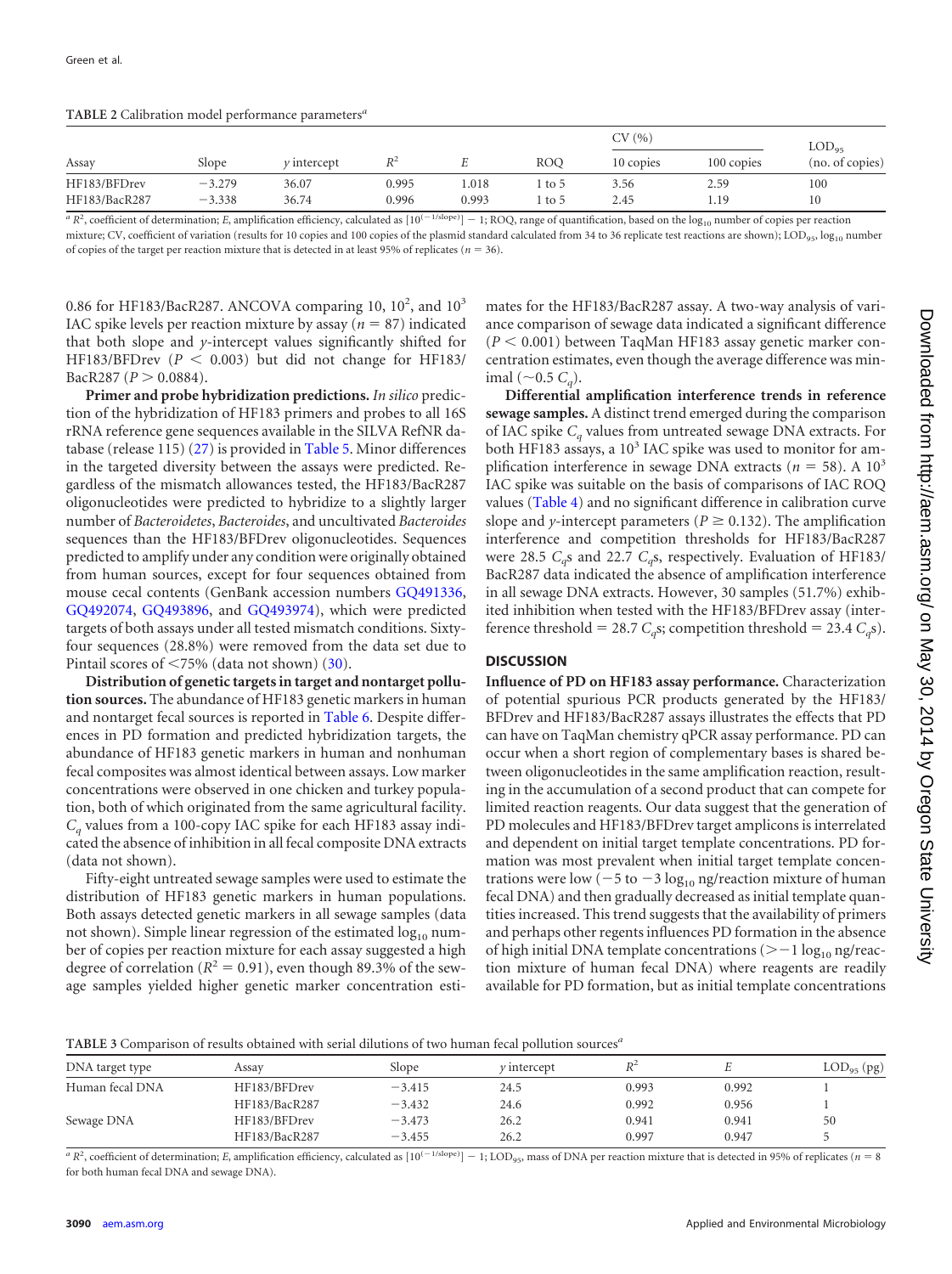|                 | TADLE T COMparison of TH TOTIDI DICY and TH TOTIDACK207 mumples assay performance |       |      |               |         |                     |                                  |       |      |                    |         |       |
|-----------------|-----------------------------------------------------------------------------------|-------|------|---------------|---------|---------------------|----------------------------------|-------|------|--------------------|---------|-------|
|                 | HF183/BFDrev assay                                                                |       |      |               |         | HF183/BacR287 assay |                                  |       |      |                    |         |       |
| IAC<br>spike    | Calibration<br>equation                                                           | $R^2$ | E    | ROO           | IAC ROO | CT                  | Calibration<br>equation          | $R^2$ | E    | ROO                | IAC ROO | CT    |
| 10              | $y = -3.29x + 36.4$ 0.998                                                         |       | 1.01 | 1 to 5 1 to 2 |         |                     | 29.85 $y = -3.33x + 36.5$ 0.999  |       | 0.99 | 1 to 5 1 to 2      |         | 29.80 |
| 10 <sup>2</sup> | $y = -3.26 x + 36.2$ 0.995                                                        |       | 1.03 | 1 to 5 1 to 3 |         |                     | 26.47 $y = -3.40 x + 36.8$ 0.992 |       | 0.97 | 1 to 5 1 to 3      |         | 26.58 |
| $10^3$          | $y = -3.47 x + 37.0$ 0.993                                                        |       | 0.94 | 1 to 5 1 to 4 |         |                     | 23.13 $y = -3.58x + 37.5$ 0.987  |       | 0.90 | 1 to 5 1 to 4      |         | 23.17 |
| $10^4$          | $y = -3.50 x + 37.2$ 0.997                                                        |       | 0.93 | 2 to 5 1 to 5 |         |                     | 19.74 $y = -3.44x + 36.9$ 0.996  |       | 0.95 | 2 to 5 1 to 5      |         | 19.76 |
| $10^5$          | $y = -4.28 x + 40.6$ 0.987 0.71 2 to 5 1 to 5                                     |       |      |               |         |                     | 19.74 $y = -3.71x + 38.2$ 0.988  |       |      | 0.86 3 to 5 1 to 5 |         | 19.76 |

<span id="page-6-0"></span>**TABLE 4** Comparison of HF183/BFDrev and HF183/BacR287 multiplex assay performance*<sup>a</sup>*

*a* IAC spike, number copies of the internal amplification control in each qPCR; *R*<sup>2</sup>, coefficient of determination; *E*, amplification efficiency, calculated as  $[10^{(-1/slope)}] - 1$ ; ROQ, range of quantification, based on the standard log<sub>10</sub> number of copies per reaction mixture; IAC ROQ, internal amplification control range of concentration, reported as the standard  $log_{10}$  number of copies per reaction mixture; CT, competition threshold.

increase, PD formation becomes limited. The addition of sequence-specific probes, such as those used in TaqMan chemistry, can minimize the contribution of PD molecules to the overall fluorescence measurement used for a quantification estimate but does not prevent the accumulation of PD molecules from influencing the availability of limiting reagents. As a result, the presence of PD molecules reduced the precision (percent CV) and analytical sensitivity  $(LOD_{95})$  in HF183/BFDrev experiments and could potentially interfere with the measurement of IAC multiplex products. Thus, the elimination of PD molecule formation with the HF183/BacR287 assay represents an important advantage over the widely used HF183/BFDrev qPCR assay.

This study evaluated performance only within the qPCR ROQ for these assays (10 to  $10^6$  copies per reaction mixture). It is unclear how other quantification strategies that rely on the detection of smaller initial template quantities  $\leq 10$  copies per reaction mixture), such as most probable number PCR and digital PCR, will perform with the HF183/BFDrev assay. It is likely that the deleterious effects of PD molecules generated from the HF183/ BFDrev assay will be greater when analyzing data from samples with extremely low levels of HF183 template DNA. The use of HF183/BFDrev with most probable number PCR, digital PCR, and high numbers of thermal cycle applications  $($ >40 cycles) may suffer from the systematic underestimation of test sample template detection if PD formation persists with these strategies. Additional research is necessary to confirm the suitability of the

<span id="page-6-1"></span>**TABLE 5** *In silico* prediction of HF183/BFDrev and HF183/BacR287 assay amplification by querying the SILVA 16S rRNA gene reference database*<sup>a</sup>*

|                                    | No. of sequences $\mathbf{b}$             |      |      |      |      |      |            |  |  |  |  |
|------------------------------------|-------------------------------------------|------|------|------|------|------|------------|--|--|--|--|
|                                    | HF183/BacR287 assay<br>HF183/BFDrev assay |      |      |      |      |      |            |  |  |  |  |
| Taxonomy                           | 0 MM                                      | 1 MM | 2 MM | 0 MM | 1 MM | 2 MM | Total      |  |  |  |  |
| <b>Bacteroidetes</b>               | 158                                       | 167  | 167  | 156  | 165  | 166  | 40,923     |  |  |  |  |
| <i><u>Bacteroides</u></i>          | 158                                       | 167  | 167  | 156  | 165  | 166  | 5,396      |  |  |  |  |
| B. dorei                           | 3                                         | 3    | 3    | 3    | 3    | 3    | 3          |  |  |  |  |
| Uncultivated<br><i>Bacteroides</i> | 155                                       | 164  | 164  | 153  | 162  | 163  | $\epsilon$ |  |  |  |  |

*<sup>a</sup>* The SILVA 16S rRNA gene reference database (RefNR, release 115) was queried with the Primer Prospector program.

*<sup>b</sup>* The number of sequences within each taxonomy that are predicted to be amplified and detected under each mismatch condition. Total, the number of sequences in the database for each category; MM, number of mismatches (none were allowed in the last 4 bp of the 3' ends of the primers).

*<sup>c</sup>* —, the number of uncultivated *Bacteroides* sequences in the database could not be easily identified because of the incomplete annotation of many sequences.

HF183/BFDrev assay and the predicted advantage of the new HF183/BacR287 method when target sequences are at such low levels.

**Assays have similar marker distributions among hosts.** To ensure that modifications to the HF183/BFDrev assay did not have detrimental effects on the specificity of the assay, three strategies were used to evaluate the distribution of HF183 genetic markers in fecal and other samples. *In silico* predictions suggested that oligonucleotides from both assays hybridize to a similar, but not identical, group of *Bacteroidetes* 16S rRNA gene sequences. These results should be interpreted cautiously because *in silico* predictions are highly dependent on the quality of database sequences and may be sensitive to biased representation from particular sources (e.g., human and murine microbiota). Despite these limitations, testing of fecal and sewage DNAs supported *in silico* predictions well: both assays provided similar estimates of marker concentrations in human, chicken, and turkey fecal DNA

<span id="page-6-2"></span>TABLE 6 Estimated  $log_{10}$  concentration of genetic target in reference fecal source composites

|                    |                              | assay <sup>b</sup> | HF183/BFDrev                      | HF183/BacR287<br>assay |                                   |  |
|--------------------|------------------------------|--------------------|-----------------------------------|------------------------|-----------------------------------|--|
| Animal             | Locality <sup><i>a</i></sup> | $\it n$            | Mean $log_{10}$<br>concn $\pm$ SD | $\boldsymbol{n}$       | Mean $log_{10}$<br>concn $\pm$ SD |  |
| Chicken            | CA(6)                        |                    |                                   |                        |                                   |  |
|                    | KY(9)                        | $\overline{4}$     | $0.89 \pm 0.017$                  | $\overline{4}$         | $0.95 \pm 0.018$                  |  |
| Turkey             | KY(8)                        | $\overline{4}$     | $1.26 \pm 0.021$                  | $\overline{4}$         | $1.19 \pm 0.020$                  |  |
| Dog                | CA(8)                        |                    |                                   |                        |                                   |  |
|                    | OH (10)                      |                    |                                   |                        |                                   |  |
|                    | FL(9)                        |                    |                                   |                        |                                   |  |
|                    | WY (10)                      |                    |                                   |                        |                                   |  |
| Cat                | OH (14)                      |                    |                                   |                        |                                   |  |
| Deer               | FL(8)                        |                    |                                   |                        |                                   |  |
| Pronghorn          | WY (10)                      |                    |                                   |                        |                                   |  |
| Swine              | GA(9)                        |                    |                                   |                        |                                   |  |
| Cow                | OH (12)                      |                    |                                   |                        |                                   |  |
|                    | WY (10)                      |                    |                                   |                        |                                   |  |
| Human <sup>c</sup> | OH (6)                       | $\overline{4}$     | $4.71 \pm 0.023$                  | $\overline{4}$         | $4.79 \pm 0.024$                  |  |

*<sup>a</sup>* Values in parentheses refer to the number of individual reference fecal samples used to prepare respective composites.

 $*n*$ *, number of replicate measurements used to estimate target concentrations; mean,* estimated log<sub>10</sub> number of copies per 1 ng of total DNA from fecal sample; standard deviations are for four qPCR replicates.

*<sup>c</sup>* Human fecal sample composite, not sewage DNA.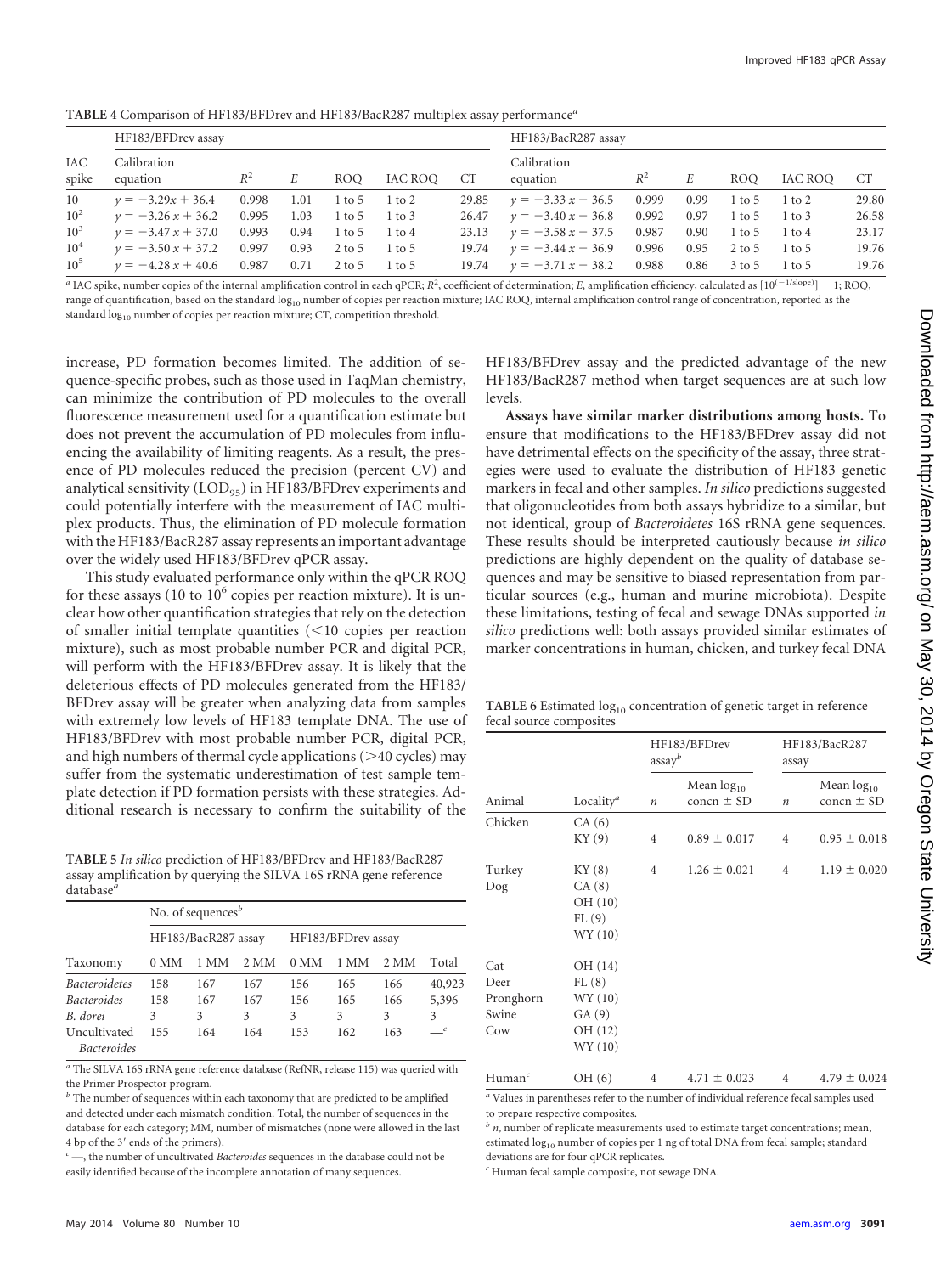and only a small difference in marker concentrations in sewage DNA extracts. Considering the narrow range of diversity targeted by HF183 compared to that targeted by either reverse primer, these results are not unexpected.

**New tools to combat amplification inhibition.** The potential for amplification inhibition is a significant challenge when using qPCR to quantify genetic markers isolated from environmental samples [\(33\)](#page-8-24). Since the presence of inhibitors can decrease the accuracy and precision of qPCR measurements and in extreme circumstances can lead to false-negative results [\(34\)](#page-8-25), the inclusion of an inhibition control with each test sample helps ensure the integrity of the findings and promote consistency between laboratories [\(25\)](#page-8-15). Because different qPCR assays may not have equal susceptibilities to inhibitors [\(23,](#page-8-13) [35\)](#page-9-0), our strategy was to mimic the reaction conditions of the IAC so that they were as close as possible to those of the target amplification. This competitive amplification strategy utilizes a composite primer technique [\(36\)](#page-9-1) where the target and the IAC are amplified with a common set of primers and under the same conditions in the same reaction. In this strategy, it is important to identify the IAC spike concentration range where multiplex amplifications are reproducible because simultaneous amplification of the target and IAC can result in inhibition or facilitation, depending on the molar ratio, the amplicon length, and/or the sequence secondary structure of each fragment [\(37,](#page-9-2) [38\)](#page-9-3). In some instances, a competitive IAC strategy does not work [\(33\)](#page-8-24); however, careful testing of HF183 multiplex qPCR assays in this study indicated that IAC spikes do not always significantly change calibration model parameters ( $P > 0.05$ ) over a broad range of initial DNA template concentrations [\(Table 4\)](#page-6-0), making the IAC competitive strategy ideal for fecal source identification applications.

When HF183/BFDrev and HF183/BacR287 IAC amplification trends were compared, we found that the HF183/BFDrev assay gave significantly different ( $P < 0.05$ ) estimates of target DNA concentration in test samples when IAC spike levels  $(10, 10^2, or)$  $10<sup>3</sup>$  copies per reaction mixture) were altered, suggesting that factors such as the presence of PD molecules and/or amplicon length (167 bp) influence performance. In contrast, the HF183/BacR287 assay generated similar results with different IAC spike levels, further supporting the notion that the presence of PD molecules and/or a shorter amplicon length (126 bp) may play an important role in the accurate measurement of an IAC spike. The ability to use different IAC spike levels with the HF183/BacR287 assay will provide researchers with more flexibility, allowing the optimization of experiments on the basis of the anticipated target DNA concentrations in environmental samples.

**Recommendations for HF183/BacR287 application.** A systematic comparison of two HF183 qPCR assays provided important insights regarding the application of these methods to characterize human fecal pollution in ambient surface water samples. Comparisons of PD formation, calibration curve parameters, LOD<sub>95</sub>, precision (percent CV), multiplexed IAC performance, and the DNA target distribution in untreated sewage samples all showed that the new HF183/BacR287 assay is superior to the HF183/BFDrev assay. The changes in the reverse primer and probe for the HF183/BacR287 assay do not appear to have altered the occurrence or magnitude of cross-reactivity when the assay was tested against nonhuman fecal DNA composites reported to elicit false-positive results with other HF183 protocols. However, specificity should still be confirmed by testing reference fecal pollution source material collected directly from the local watershed of interest before application. Depending on which fecal sources are present and the degree of specificity observed, other humanassociated methods, such as those involving HumM2 [\(39\)](#page-9-4) or *gyrB* [\(40\)](#page-9-5), may be used in place of or in addition to HF183/BacR287. The addition of a second assay may decrease the likelihood of overestimating the impacts of human contaminants in areas where dogs, chickens, turkeys, or perhaps untested fecal sources that can elicit a false-positive result are thought to contribute to the overall fecal load in a water body.

Although the HF183/BacR287 assay can be used with different IAC spike concentrations, it is desirable to use the lowest possible spike level that allows accurate measurement of the IAC at the target DNA concentrations anticipated in ambient surface water test samples. Although we did not directly test the performance of either assay in the presence of PCR inhibitors, the incorporation of the TaqMan environmental master mix will likely reduce the incidence of amplification inhibition in ambient water samples, as was observed previously with enterococcal qPCR protocols  $(24)$ . Other considerations are the source, preparation, and handling of the reference DNA material used to generate calibration models or IAC spike controls. Previous studies have emphasized the importance of a centralized source for all reference materials in order to achieve high levels of reproducibility across laboratories [\(22,](#page-8-12) [41\)](#page-9-6). Thus, for a group of laboratories that use the HF183/BacR287 protocol and routinely compare results, a single, centralized source for all reference DNA materials is ideal.

The HF183/BacR287 protocol reported here was specifically designed and optimized for the characterization of HF183 16S rRNA gene cluster DNA targets from ambient surface water samples at volumes of  $\leq$ 100 ml. It remains unclear how assay performance will be influenced by changes in protocol, such as filtration of larger volumes of water, testing of higher concentrations of DNA template, use of different thermal cycling instrumentation, interpretation of  $C_q$  values beyond the defined lower limit of quantification (10 copies per reaction mixture), changing of qPCR reagent brands, running of reactions as a simplex rather than a multiplex format, as well as testing of other environmental matrices (i.e., soils, groundwater, etc.) besides ambient surface waters, sewage, and fecal samples. It is likely that the HF183/ BacR287 assay will perform adequately under other conditions, but additional work will be required to confirm compatibility.

## **ACKNOWLEDGMENTS**

Information has been subjected to U.S. EPA peer and administrative review and has been approved for external publication. Any opinions expressed in this paper are those of the authors and do not necessarily reflect the official positions and policies of the U.S. EPA. Any mention of trade names or commercial products does not constitute endorsement or recommendation for use.

## <span id="page-7-0"></span>**REFERENCES**

- 1. **Bernhard AE, Field KG.** 2000. Identification of nonpoint sources of fecal pollution in coastal waters by using host-specific 16S ribosomal DNA genetic markers from fecal anaerobes. Appl. Environ. Microbiol. **66:**1587– 1594. [http://dx.doi.org/10.1128/AEM.66.4.1587-1594.2000.](http://dx.doi.org/10.1128/AEM.66.4.1587-1594.2000)
- <span id="page-7-1"></span>2. **Bernhard AE, Field KG.** 2000. A PCR assay to discriminate human and ruminant feces on the basis of host differences in *Bacteroides-Prevotella* genes encoding 16S rRNA. Appl. Environ. Microbiol. **66:**4571–4574. [http:](http://dx.doi.org/10.1128/AEM.66.10.4571-4574.2000) [//dx.doi.org/10.1128/AEM.66.10.4571-4574.2000.](http://dx.doi.org/10.1128/AEM.66.10.4571-4574.2000)
- <span id="page-7-2"></span>3. **Haugland RA, Varma M, Kelty CA, Peed L, Sivaganesan M, Shanks OC.** 2010. Evaluation of genetic markers from the 16S rRNA gene V2 region for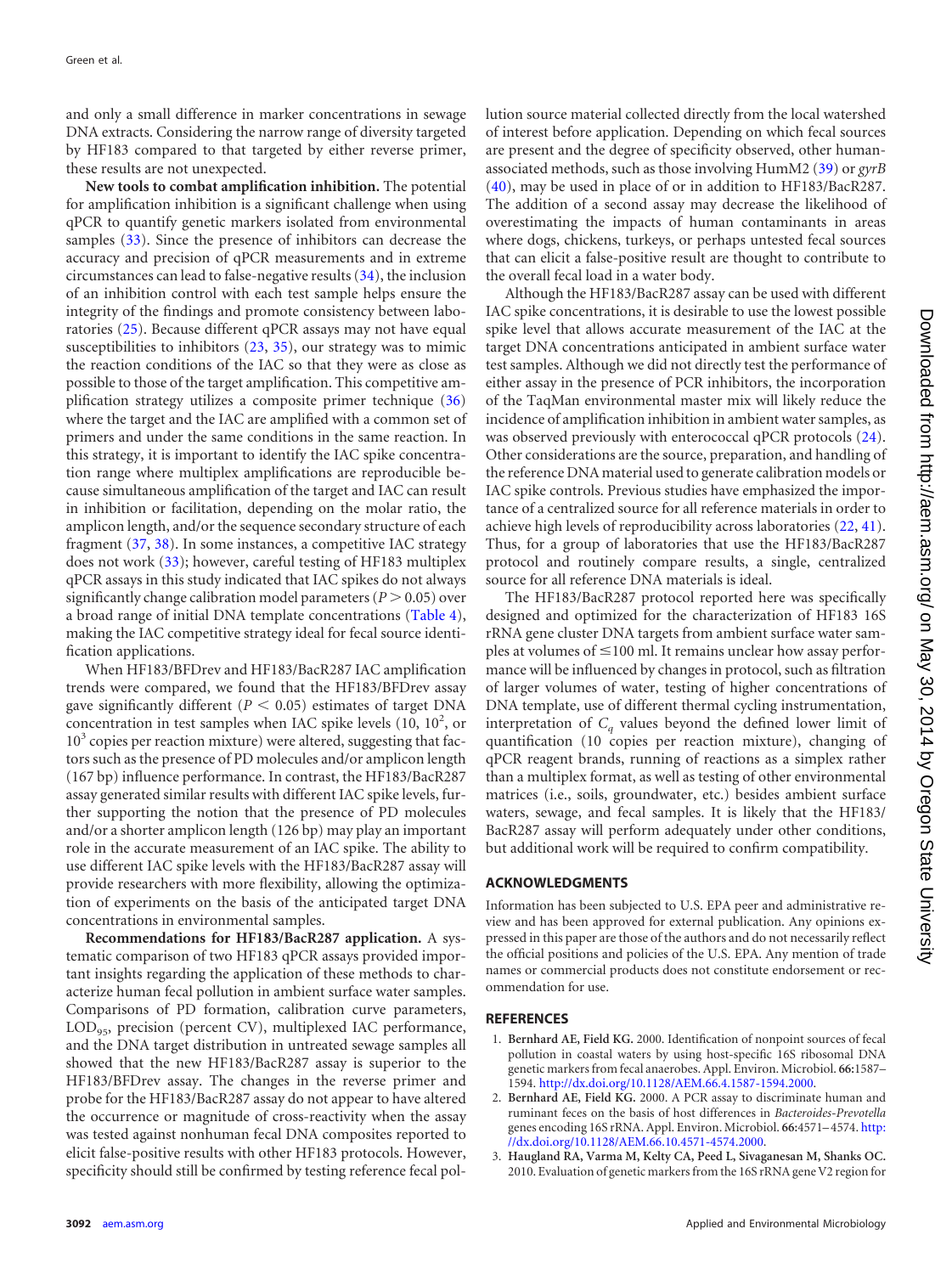use in quantitative detection of selected *Bacteroidales* species and human fecal waste by real-time PCR. Syst. Appl. Microbiol. **33:**348 –357. [http://dx](http://dx.doi.org/10.1016/j.syapm.2010.06.001) [.doi.org/10.1016/j.syapm.2010.06.001.](http://dx.doi.org/10.1016/j.syapm.2010.06.001)

- <span id="page-8-6"></span>4. **Kildare BJ, Leutenegger CM, McSwain BS, Bambic DG, Rajal VB, Wuertz S.** 2007. 16S rRNA-based assays for quantitative detection of universal, human-, cow-, and dog-specific fecal *Bacteroidales*: a Bayesian approach. Water Res. **41:**3701–3715. [http://dx.doi.org/10.1016/j.watres](http://dx.doi.org/10.1016/j.watres.2007.06.037) [.2007.06.037.](http://dx.doi.org/10.1016/j.watres.2007.06.037)
- <span id="page-8-7"></span>5. **Layton A, McKay L, Williams D, Garrett V, Gentry R, Sayler G.** 2006. Development of *Bacteroides* 16S rRNA gene TaqMan-based real-time PCR assays for estimation of total, human, and bovine fecal pollution in water. Appl. Environ. Microbiol. **72:**4214 –4224. [http://dx.doi.org/10](http://dx.doi.org/10.1128/AEM.01036-05) [.1128/AEM.01036-05.](http://dx.doi.org/10.1128/AEM.01036-05)
- 6. **Okabe S, Okayama N, Savichtcheva O, Ito T.** 2007. Quantification of host-specific *Bacteroides-Prevotella* 16S rRNA genetic markers for assessment of fecal pollution in freshwater. Appl. Microbiol. Biotechnol. **74:** 890 –901. [http://dx.doi.org/10.1007/s00253-006-0714-x.](http://dx.doi.org/10.1007/s00253-006-0714-x)
- 7. **Reischer GH, Kasper DC, Steinborn R, Farnleitner AH, Mach RL.** 2007. A quantitative real-time PCR assay for the highly sensitive and specific detection of human faecal influence in spring water from a large alpine catchment area. Lett. Appl. Microbiol. **44:**351–356. [http://dx.doi.org/10](http://dx.doi.org/10.1111/j.1472-765X.2006.02094.x) [.1111/j.1472-765X.2006.02094.x.](http://dx.doi.org/10.1111/j.1472-765X.2006.02094.x)
- <span id="page-8-0"></span>8. **Seurinck S, Defoirdt T, Verstraete W, Siciliano S.** 2005. Detection and quantification of human-specific HF183 *Bacteroides* 16S rRNA genetic marker with real-time PCR for assessment of human faecal pollution in freshwater. Environ. Microbiol. **7:**249 –259. [http://dx.doi.org/10.1111/j](http://dx.doi.org/10.1111/j.1462-2920.2004.00702.x) [.1462-2920.2004.00702.x.](http://dx.doi.org/10.1111/j.1462-2920.2004.00702.x)
- <span id="page-8-1"></span>9. **Lee D-Y, Wier SC, Trevors JT.** 2010. Quantitative identification of fecal water pollution sources by TaqMan real-time PCR assays using Bacteroidales 16S rRNA genetic markers. Appl. Microbiol. Biotechnol. **88:**1373– 1383. [http://dx.doi.org/10.1007/s00253-010-2880-0.](http://dx.doi.org/10.1007/s00253-010-2880-0)
- <span id="page-8-2"></span>10. **Ahmed W, Kirs M, Gilpin B.** 2011. Source tracking in Australia and New Zealand: case studies, p 485–513. *In* Hagedorn C, Blanch AR, Harwood VJ (ed), Microbial source tracking: methods, applications, and case studies. Springer, New York, NY.
- 11. **Ahmed W, Stewart JR, Powell D, Gardner T.** 2008. Evaluation of *Bacteroides* markers for the detection of human faecal pollution. Lett. Appl. Microbiol. **46:**237–242. [http://dx.doi.org/10.1111/j.1472-765X.2007](http://dx.doi.org/10.1111/j.1472-765X.2007.02287.x) [.02287.x.](http://dx.doi.org/10.1111/j.1472-765X.2007.02287.x)
- 12. **Ahmed W, Yusuf R, Hasan I, Goonetilleke A, Gardner T.** 2010. Quantitative PCR assay of sewage-associated *Bacteroides* markers to assess sewage pollution in an urban lake in Dhaka, Bangladesh. Can. J. Microbiol. **56:**838 –845. [http://dx.doi.org/10.1139/W10-070.](http://dx.doi.org/10.1139/W10-070)
- 13. **Gawler A, Beecher JE, Brandoa J, Carroll NM, Falcao L, Gourmelon M, Masterson B, Nunes B, Porter J, Rince A, Rodrigues R, Thorp M, Walters JM, Meijer WG.** 2007. Validation of host-specific *Bacteroidales* 16S rRNA genes as markers to determine the origin of faecal pollution in Atlantic Rim countries of the European Union. Water Res. **41:**3780 –3784. [http://dx.doi.org/10.1016/j.watres.2007.01.028.](http://dx.doi.org/10.1016/j.watres.2007.01.028)
- <span id="page-8-3"></span>14. **Jenkins MW, Tiwari S, Lorente M, Gichaba CM, Wuertz S.** 2009. Identifying human and livestock sources of fecal contamination in Kenya with host-specific *Bacteroidales* assays. Water Res. **43:**4956 –4966. [http:](http://dx.doi.org/10.1016/j.watres.2009.07.028) [//dx.doi.org/10.1016/j.watres.2009.07.028.](http://dx.doi.org/10.1016/j.watres.2009.07.028)
- <span id="page-8-4"></span>15. **Shanks OC, Nietch C, Simonich MT, Younger M, Reynolds D, Field KG.** 2006. Basin-wide analysis of the dynamics of fecal contamination and fecal source identification in Tillamook Bay, Oregon. Appl. Environ. Microbiol. **72:**5537–5546. [http://dx.doi.org/10.1128/AEM.03059-05.](http://dx.doi.org/10.1128/AEM.03059-05)
- <span id="page-8-5"></span>16. **Green H, Shanks OC, Sivaganesan M, Haugland R, Field K.** 2011. Differential decay of human faecal *Bacteroides* in marine and freshwater. Environ. Microbiol. **13:**3235–3249. [http://dx.doi.org/10.1111/j.1462-2920.2011](http://dx.doi.org/10.1111/j.1462-2920.2011.02549.x) [.02549.x.](http://dx.doi.org/10.1111/j.1462-2920.2011.02549.x)
- <span id="page-8-8"></span>17. **Haugland RA, Siefring S, Lavender J, Varma M.** 2012. Influences of sample interference and interference controls on quantification of enterococci fecal indicator bacteria in surface water samples by the qPCR method. Water Res. **46:**5989 –6001. [http://dx.doi.org/10.1016/j.watres](http://dx.doi.org/10.1016/j.watres.2012.08.017) [.2012.08.017.](http://dx.doi.org/10.1016/j.watres.2012.08.017)
- <span id="page-8-9"></span>18. **Boehm AB, Van De Werfhorst L, Griffith JF, Holden P, Jay J, Shanks OC, Wang D, Weisberg SB.** 2013. Performance of forty-one microbial source tracking methods: a twenty-seven lab evaluation study. Water Res. **47:**6812– 6828. [http://dx.doi.org/10.1016/j.watres.2012.12.046.](http://dx.doi.org/10.1016/j.watres.2012.12.046)
- <span id="page-8-16"></span>19. **Shanks OC, White K, Kelty CA, Sivaganesan M, Blannon J, Meckes M, Varma M, Haugland RA.** 2010. Performance of PCR-based assays targeting *Bacteroidales* genetic markers of human fecal pollution in sewage and

fecal samples. Environ. Sci. Technol. **44:**6281–6288. [http://dx.doi.org/10](http://dx.doi.org/10.1021/es100311n) [.1021/es100311n.](http://dx.doi.org/10.1021/es100311n)

- <span id="page-8-10"></span>20. **Layton B, Cao Y, Ebentier DL, Hanley KT, Van De Werfhorst L, Wang D, Madi T, Whitman RL, Byappanahalli MN, Balleste E, Meijier W, Schriewer A, Wuertz S, Converse RR, Noble RT, Srinivasan S, Rose JB, Lee CS, Lee J, Shields J, Stewart JR, Reischer G, Farnleitner A, Sinigalliano CD, Rodrigues R, Lozach S, Gourmelon M, Peed L, Shanks OC, Jay J, Holden P, Boehm AB, Griffith JF.** 2013. Performance of human fecal anaerobe-associated PCR-based assays in a multi-laboratory method evaluation study. Water Res. **47:**6897–6908. [http://dx.doi.org/10.1016/j](http://dx.doi.org/10.1016/j.watres.2013.05.060) [.watres.2013.05.060.](http://dx.doi.org/10.1016/j.watres.2013.05.060)
- <span id="page-8-11"></span>21. **Staley C, Gordon KV, Schoen ME, Harwood VJ.** 2012. Performance of two quantitative PCR methods for microbial source tracking of human sewage and implications for microbial risk assessment in recreational waters. Appl. Environ. Microbiol. **78:**7317–7326. [http://dx.doi.org/10.1128](http://dx.doi.org/10.1128/AEM.01430-12) [/AEM.01430-12.](http://dx.doi.org/10.1128/AEM.01430-12)
- <span id="page-8-12"></span>22. **Ebentier DL, Hanley KT, Cao Y, Badgley BD, Boehm AB, Ervin JS, Goodwin KD, Gourmelon M, Griffith JF, Holden PA, Kelty CA, Lozach S, McGee C, Peed LA, Raith M, Ryu H, Sadowsky MJ, Scott EA, Santo Domingo J, Schriewer A, Sinigalliano CD, Shanks OC, Van De Werfhorst LC, Wang D, Wuertz S, Jay JA.** 2013. Evaluation of the repeatability and reproducibility of a suite of qPCR-based microbial source tracking methods. Water Res. **47:**6839 –6848. [http://dx.doi.org/10.1016/j.watres](http://dx.doi.org/10.1016/j.watres.2013.01.060) [.2013.01.060.](http://dx.doi.org/10.1016/j.watres.2013.01.060)
- <span id="page-8-13"></span>23. **Green HC, Field KG.** 2012. Sensitive detection of sample interference in environmental qPCR. Water Res. **46:**3251–3260. [http://dx.doi.org/10](http://dx.doi.org/10.1016/j.watres.2012.03.041) [.1016/j.watres.2012.03.041.](http://dx.doi.org/10.1016/j.watres.2012.03.041)
- <span id="page-8-14"></span>24. **Cao Y, Griffith JF, Dorevitch S, Weisberg SB.** 2012. Effectiveness of qPCR permutations, internal controls and dilution as means for minimizing the impact of inhibition while measuring *Enterococcus* in environmental waters. J. Appl. Microbiol. **113:**66 –75. [http://dx.doi.org/10.1111/j.1365-2672](http://dx.doi.org/10.1111/j.1365-2672.2012.05305.x) [.2012.05305.x.](http://dx.doi.org/10.1111/j.1365-2672.2012.05305.x)
- <span id="page-8-15"></span>25. **Bustin SA, Benes V, Garson JA, Hellemans J, Huggett J, Kubista M, Mueller R, Nolan T, Pfaffl MW, Shipley GL, Vandesompele J, Wittwer CT.** 2009. The MIQE guidelines: minimum information for publication of quantitative real-time PCR experiments. Clin. Chem. **55:**611–622. [http:](http://dx.doi.org/10.1373/clinchem.2008.112797) [//dx.doi.org/10.1373/clinchem.2008.112797.](http://dx.doi.org/10.1373/clinchem.2008.112797)
- <span id="page-8-17"></span>26. **Kelty CA, Varma M, Sivaganesan M, Haugland R, Shanks OC.** 2012. Distribution of genetic marker concentrations for fecal indicator bacteria in sewage and animal feces. Appl. Environ. Microbiol. **78:**4225–4232. [http://dx.doi.org/10.1128/AEM.07819-11.](http://dx.doi.org/10.1128/AEM.07819-11)
- <span id="page-8-18"></span>27. **Quast C, Pruesse E, Yilmaz P, Gerken J, Schweer T, Yarza P, Peplies J, Glöckner FO.** 2013. The SILVA ribosomal RNA gene database project: improved data processing and web-based tools. Nucleic Acids Res. **41:** D590 –D596. [http://dx.doi.org/10.1093/nar/gks1219.](http://dx.doi.org/10.1093/nar/gks1219)
- <span id="page-8-19"></span>28. **Pruesse E, Quast C, Knittel K, Fuchs BM, Ludwig W, Peplies J, Glöckner FO.** 2007. SILVA: a comprehensive online resource for quality checked and aligned ribosomal RNA sequence data compatible with ARB. Nucleic Acids Res. **35:**188 –196. [http://dx.doi.org/10.1093/nar/gkm864.](http://dx.doi.org/10.1093/nar/gkm864)
- <span id="page-8-20"></span>29. **Walters WA, Caporaso JG, Lauber CL, Berg-Lyons D, Fierer N, Knight R.** 2011. PrimerProspector: *de novo* design and taxonomic analysis of barcoded polymerase chain reaction primers. Bioinformatics **27:**1159 – 1161. [http://dx.doi.org/10.1093/bioinformatics/btr087.](http://dx.doi.org/10.1093/bioinformatics/btr087)
- <span id="page-8-21"></span>30. **Ashelford KE, Khuzhanova NA, Fry JC, Jones AJ, Weightman AJ.** 2005. At least 1 in 20 16S rRNA sequence records currently held in public repositories is estimated to contain substantial anomalies. Appl. Environ. Microbiol. **71:**7724 –7736. [http://dx.doi.org/10.1128/AEM.71.12.7724-7736](http://dx.doi.org/10.1128/AEM.71.12.7724-7736.2005) [.2005.](http://dx.doi.org/10.1128/AEM.71.12.7724-7736.2005)
- <span id="page-8-22"></span>31. **Peed LA, Nietch CT, Kelty CA, Meckes M, Mooney T, Sivaganesan M, Shanks OC.** 2011. Combining land use information and small stream sampling with PCR-based methods for better characterization of diffuse sources of human fecal pollution. Environ. Sci. Technol. **45:**5652–5659. [http://dx.doi.org/10.1021/es2003167.](http://dx.doi.org/10.1021/es2003167)
- <span id="page-8-23"></span>32. **Sivaganesan M, Seifring S, Varma M, Haugland RA, Shanks OC.** 2008. A Bayesian method for calculating real-time quantitative PCR calibration curves using absolute plasmid DNA standards. BMC Bioinformatics **9:**120. [http://dx.doi.org/10.1186/1471-2105-9-120.](http://dx.doi.org/10.1186/1471-2105-9-120)
- <span id="page-8-24"></span>33. **Hatt JK, Ritalahti KM, Ogles DM, Lebrón CA, Löffler FE.** 2013. Design and application of an internal amplification control to improve *Dehalococcoides mccartyi* 16S rRNA gene enumeration by qPCR. Environ. Sci. Technol. **47:**11131–11138. [http://dx.doi.org/10.1021/es4019817.](http://dx.doi.org/10.1021/es4019817)
- <span id="page-8-25"></span>34. **Gibson KE, Schwab KJ, Spencer SK, Borchardt MA.** 2012. Measuring the mitigating inhibition during quantitative real time PCR analysis of viral nu-